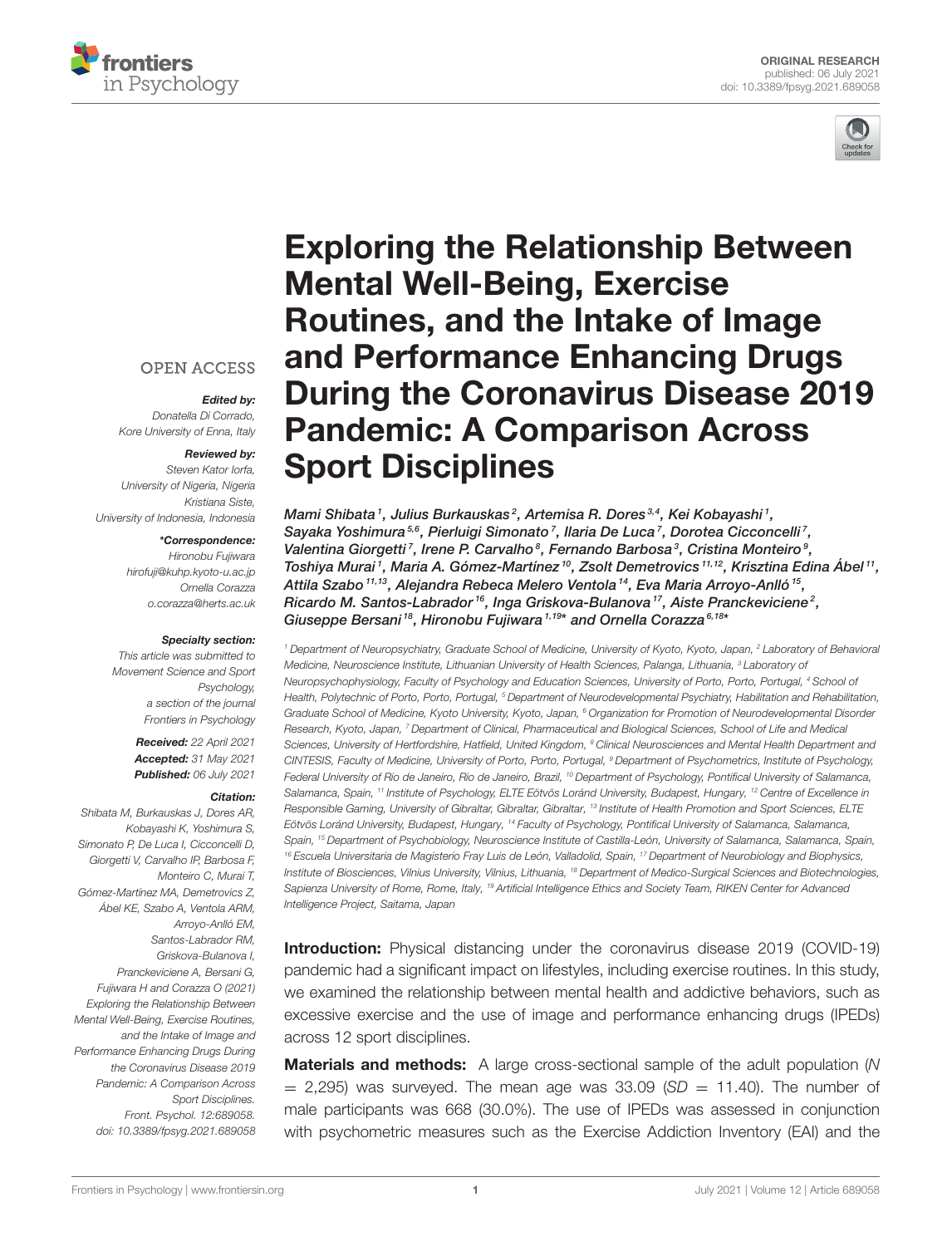Appearance Anxiety Inventory (AAI). The participants were grouped into activity group (AG) and non-activity group (NAG) according to the presence or absence of their exercise habits. The results were compared between these groups, as well as across sport disciplines, while taking into account the relationship between different psychological measures and IPEDs consumption.

**Results:** The frequency of IPEDs use was higher among AG (34.6%) than NAG (14.6%), although AG participants reported less history of addictions (7.1%) than NAG (11.8%). The logistic regression analysis revealed that scores equal to or above cutoff points, in both the EAI and AAI, predicted the IPEDs use. Regarding the differences across the various sport disciplines, those who were involved in practicing Weight Lifting and Cross Fit were found to be more at risk of excessive exercising and more inclined to use a wide range of IPEDs.

**Conclusions:** Although exercise could help to increase well-being and prevent addictions during the COVID-19 pandemic, our results show that those in the AG are particularly vulnerable to excessive IPEDs use. Sport disciplines associated with higher EAI and AAI scores have also shown a higher tendency to excessive IPEDs use. Furthermore, the factor of having above the cutoff scores in EAI or AAI in each sport could indicate larger IPEDs consumption regardless of the discipline. In light of the current findings, it is necessary to better define the "non-excessive" levels of exercise in various sport disciplines and an adequate intake of IPEDs to ensure the safety and well-being of people during a pandemic.

Keywords: excessive exercise, supplement, IPEDS, COVID-19, enhancement

# INTRODUCTION

The coronavirus disease 2019 (COVID-19) pandemic has posed a sudden and unprecedented challenge to public health, leading to dramatic lifestyle changes [\(Basu et al., 2020;](#page-7-0) [Di Renzo et al.,](#page-8-0) [2020\)](#page-8-0). In this context, exercise could play an important part as a coping strategy to deal with stressful situations. Evidence suggests that regular exercising could have a positive impact on mental health, improving depressive mood, anxiety [\(Huang et al., 2015;](#page-8-1) [Schuch et al., 2015;](#page-8-2) [Stonerock et al., 2015;](#page-8-3) [Callow et al., 2020;](#page-7-1) [Herbert et al., 2020\)](#page-8-4)[, and psychological-related issues \(](#page-8-5)Hassmén et al., [2000;](#page-8-5) [Schuch et al., 2016\)](#page-8-6). It also helps to improve cognitive and affective functions, such as memory [\(Parfitt et al.,](#page-8-7) [2000;](#page-8-7) [Suwabe et al., 2018\)](#page-8-8) and attention [\(de Sousa et al.,](#page-7-2) [2019\)](#page-7-2). Conversely, excessive exercise, known as "compulsive exercise," "problematic exercise," or "exercise addiction," can have a negative influence on mental and physical well-being (Berczik et al., [2012;](#page-7-3) [Kreher and Schwartz, 2012\)](#page-8-9). Although excessive exercise has not been formally defined as an addiction in the 5th edition of the Diagnostic & Statistical Manual of Mental Disorders (DSM-5; [American Psychatric Association, 2013\)](#page-7-4), the concept has been increasingly debated as part of a wide range of other behavioral, non-drug-related forms of addiction, such as gambling, Internet use, gaming, eating/food, sex, and shopping, possibly leading to damaging health consequences, especially among vulnerable groups [\(Banz et al., 2016;](#page-7-5) [Fineberg et al., 2018;](#page-8-10) [Lichtenstein et al., 2018;](#page-8-11) [Petry et al., 2018\)](#page-8-12).

It is known that exercise and the use of drugs, such as image and performance enhancing drugs (IPEDs), or licit boosters (e.g., supplements, medicinal products), often coexist as a way to better achieve the ultimate goal in a sport discipline (Peeling et al., [2018\)](#page-8-13). The concept of "enhancement" is defined here as an "intervention aimed to improve the human form and function more than necessary for maintaining health or recovery for purposes other than treating a disease" [\(Caplan and Elliott, 2004;](#page-7-6) [Juengst Eric, 2004\)](#page-8-14). Previous studies have shown that IPEDs are increasingly bought over the Internet without any medical supervision, possibly leading to excessive or even toxic intakes [\(Mooney et al., 2017;](#page-8-15) [Corazza et al., 2019\)](#page-7-7). For example, the overuse of caffeine tablets could induce negative outcomes, such as insomnia or sudden death [\(Ronis et al., 2018;](#page-8-16) [Booth et al.,](#page-7-8) [2020;](#page-7-8) [Sweeney et al., 2020\)](#page-8-17), with caffeine use disorder being one of the conditions mentioned in the DSM-5 under a section on "Conditions for Future Study" [\(Ágoston et al., 2018\)](#page-7-9). It is worth noting that in some cases, licit supplements themselves can contain undisclosed prohibited substances by the World Anti-Doping Agency (WADA) and thus expose users to unwanted health risks [\(Mazzoni et al., 2017;](#page-8-18) [Helle et al., 2019\)](#page-8-19). Regarding the relationship between excessive physical exercise and IPEDs use, [Corazza et al. \(2019\)](#page-7-7) indicated that the risk of excessive exercising is positively correlated with IPEDs use. However, both are beneficial to health at low to intermediate levels.

When the COVID-19 pandemic was officially recognized by the World Health Organization (WHO) in March 2020, it was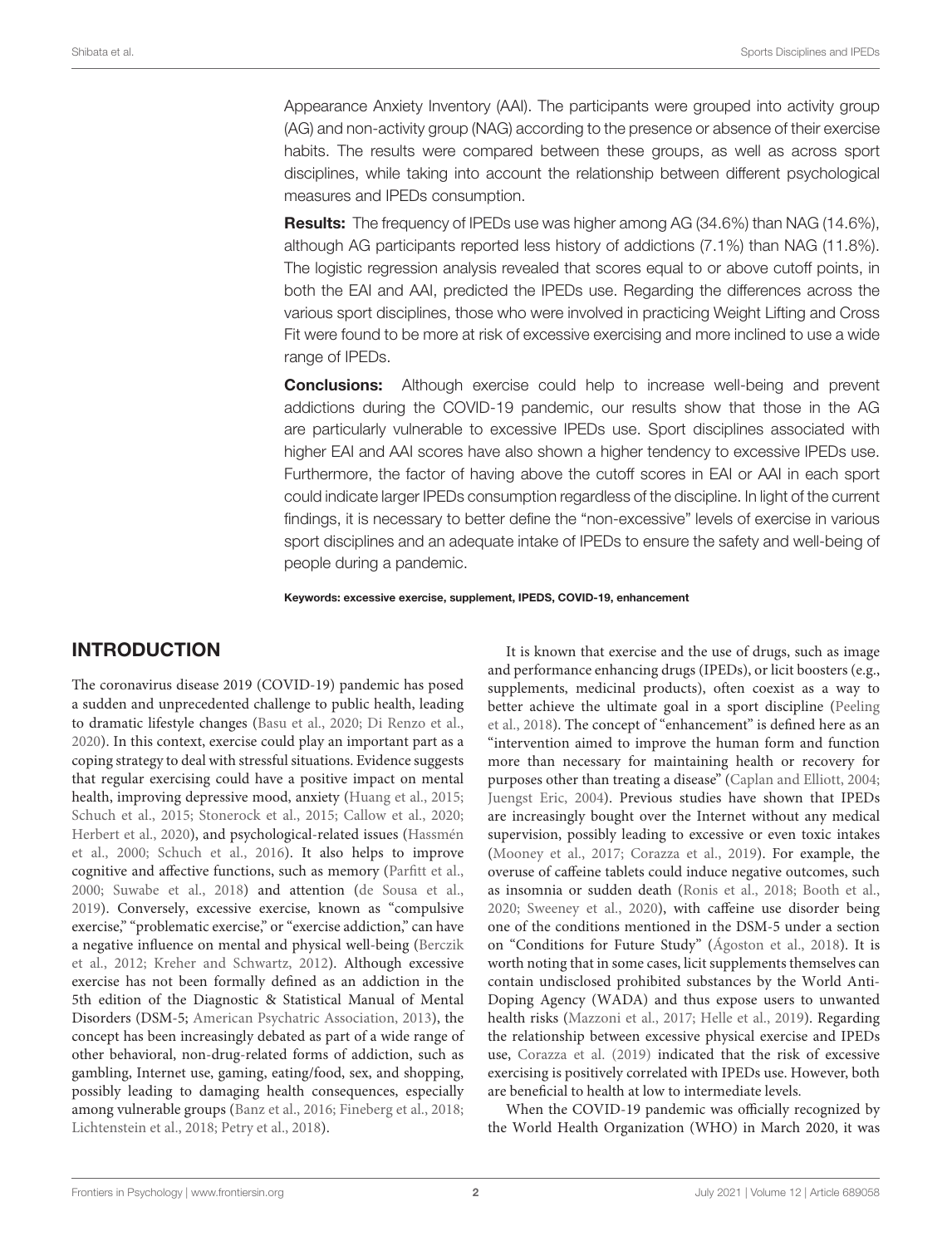assumed that the engagement with certain rewarding behaviors, as represented by physical exercise during a period when there was no access to gyms, would have increased considerably as a coping strategy during prolonged periods of self-isolation. Although exercise might have helped to alleviate stress and difficult thoughts at such challenging times, it might also have contributed to a reduced engagement in social interactions and other daily activities, simultaneously facilitating the excessive intake of IPEDs and the development of other risky habits that are then difficult to break. The diffuse advertising of IPEDs on social media and other online platforms [\(Kishimoto et al., 2009;](#page-8-20) [Dubey et al., 2020;](#page-8-21) [King et al., 2020;](#page-8-22) [Sun et al., 2020\)](#page-8-23) might have made their consumption even more likely when individuals spent more time on the Internet and initiated the consumption among new vulnerable cohorts [\(Bhatti et al., 2020\)](#page-7-10). Supporting evidence emerged from a recent study on the use of IPEDs among the general adult population ( $N = 3,161$ ) during the COVID-19 pandemic. It was found that 28% of the participants reported use of such products with 6.4% of them starting a new use during the pandemic [\(Dores et al., 2021\)](#page-8-24). Interestingly, the only predictor of change in IPEDs consumption was the score on or above the cut-off point on the Exercise Addiction Inventory  $(EAI) (OR = 2.272)$ , indicating that excessive exercising could potentially induce excessive IPEDs use worldwide [\(Dores et al.,](#page-8-24) [2021\)](#page-8-24).

However, to date, the differences among sport disciplines in the occurrence of excessive exercising and their association with IPEDs use during the pandemic are still unknown, and this is the first study that investigates these issues. In this context, we hypothesized that the engagement with exercise and IPEDs use as a coping strategy during the pandemic might have changed significantly across the various sport disciplines. Each specialty is, in fact, unique in nature, and endurance athletes, such as ball game players, fitness center attendees, and those engaged in power disciplines, have already shown a higher risk of excessive exercising in a pre-pandemic situation (Di Lodovico et al., [2019\)](#page-7-11). We were also interested in assessing the relationship between excessive exercise and different types of psychological functioning, such as appearance anxiety [\(Corazza et al., 2019;](#page-7-7) [Trott et al., 2020\)](#page-8-25) and self-compassion [\(Neff, 2003\)](#page-8-26), and their differences among various sports. While higher scores in terms of the Appearance Anxiety Inventory (AAI) might have been indicative of the individuals being more concerned and critical about their physical appearance during the lockdown, higher scores on the Self-Compassion Scale (SCS), a concept that closely overlaps with mindfulness and Zen Buddhism (Barczak and Eklund, [2020\)](#page-7-12), might have been indicative of the role played by "mind–body" training [\(Nakao and Ohara, 2014\)](#page-8-27), in developing a safe and a positive attitude toward a challenging situation and in acting as a mitigating factor toward excessive exercise and IPEDs use. For instance, it has been previously found that those who were involved in practicing intensive mind–body training, such as martial arts players, aimed at achieving a deeper integration between mind (psychology) and body (exercise) [\(Nakao and Ohara, 2014\)](#page-8-27)and reported a number of cognitive health benefits as a result of their training [\(Fujiwara et al.,](#page-8-28) [2019\)](#page-8-28).

More specifically, in this study, we aimed to investigate the differences in excessive exercising, appearance anxiety, and selfcompassion as a related psychological measure between (a) subjects engaged with habitual exercise routines (activity group, AG) and non-exercisers (non-activity group, NAG) and (b) across different sport disciplines. We hypothesized that the scores of AAI and SCS would be significantly higher in the AG. As for comparisons among different sport disciplines, we hypothesized that several disciplines that demand relatively high-intensity functional training would show a higher level of EAI and AAI.

Besides, we aimed to identify the relevance of IPEDs use in association with abovementioned psychological measures. In this regard, we expected to find a more diffuse use of IPEDs in AG than in NAG. Finally, we examined the relationships between psychological measures, including excessive exercising, and IPEDs use in both AG and NAG across various sport disciplines.

### MATERIALS AND METHODS

#### **Participants**

Overall, 2,295 participants were included in the survey. They were from Brazil ( $n = 737; 32.1\%$ ), Italy ( $n = 647; 28.2\%$ ), Spain  $(n = 264; 11.5\%)$ , Lithuania ( $n = 224; 9.8\%)$ , Portugal ( $n = 177;$ 7.7%), the United Kingdom ( $n = 129$ ; 5.6%), Japan ( $n = 70$ ; 3.1%), and Hungary ( $n = 47$ ; 2.0%). The mean age of the sample was 33.09 ( $SD = 11.40$ ) with a greater proportion of female ( $n =$ 1,607; 70.0%) over male ( $n = 688$ ; 30.0%) participants.

The AG corresponded to the participants who practiced more than one sport in this investigation. The AG comprised 87.5% (n  $= 2,007$ ) of the respondents. The remaining 12.5% ( $n = 288$ ) were included in the NAG. Age difference was not found between the AG and NAG [AG/NAG, 33.13  $\pm$  11.54/32.80  $\pm$  10.39,  $t_{(2293)} =$  $-0.47; p = 0.642$ .

As shown in **[Table 1](#page-3-0)**, they were engaged in a variety of sports, mainly Generic Workout ( $n = 769$ ; 38.3%), Walking ( $n = 387$ ; 19.3%), Weight Lifting (n = 355; 17.7%), Running (n = 301; 15.0%), Yoga (n = 253; 12.6%), Fighting Sports (e.g., Boxing, Kick boxing, and Martial arts) ( $n = 146$ ; 7.3%), Swimming ( $n =$ 135; 6.7%), Dance ( $n = 128$ ; 6.4%), Martial Arts ( $n = 109$ ; 5.4%), Cycling ( $n = 99$ ; 4.9%), Ball Sports ( $n = 73$ ; 3.6%), Budo ( $n = 67$ ; 3.3%), and Cross Fit ( $n = 63$ ; 3.1%). For clarity reasons, "Generic Workout" included subjects who were engaged with some general running, Weight Lifting, and other free-body exercises to keep fit and tone the muscles; "Martial Arts" meant oriental (non-Western cultural style) fighting sports; "Budo" corresponded to Japanese-origin martial arts, such as Kendo, Aikido, Judo, and Karate.

#### Instruments

The survey of this study covered the following:

- a) demographic information (age, gender, presence of habitual exercise, and style of sports);
- b) levels of excessive exercising, appearance anxiety, and selfcompassion;
- c) IPEDs use to enhance fitness performance or to make the appearance of individuals look good before/after physical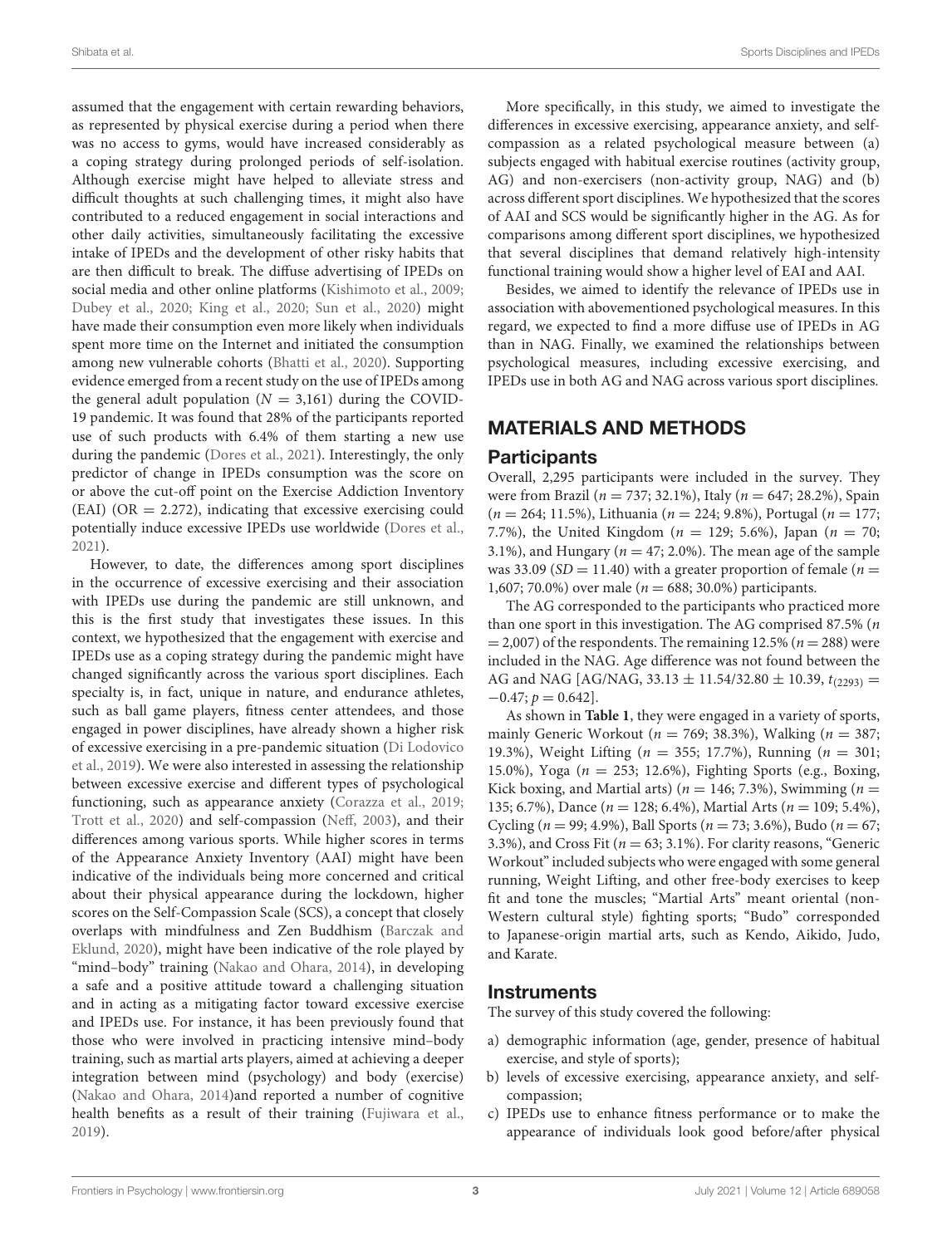<span id="page-3-0"></span>**TABLE 1** | Type of activities  $(N = 2,295)$ .

| Generic workout    | 38.3% |
|--------------------|-------|
| Walking            | 19.3% |
| Weight lifting     | 17.7% |
| Running            | 15.0% |
| Yoga               | 12.6% |
| Fighting sports    | 7.3%  |
| Swimming           | 6.7%  |
| Dance              | 6.4%  |
| Martial arts       | 5.4%  |
| Cycling            | 4.9%  |
| <b>Ball sports</b> | 3.6%  |
| <b>Budo</b>        | 3.3%  |
| Cross fit          | 3.1%  |
| Mountain           | 2.9%  |
| <b>Tennis</b>      | 1.7%  |
| Triathlon          | 0%    |
| Other              | 3.7%  |
| None activity      | 12.5% |
|                    |       |

Generic Workout: some general running, Weight Lifting, and other free-body exercises to keep fit and tone the muscles.

Martial Arts: oriental (non-Western cultural style) fighting sports, such as Kendo, Judo, Aikido, Karate, Taekwondo, Brazialian jiu-jitsu, Muay Thai, Wushu, Tai Chi, and Capoeira. Budo: Japanese-origin martial arts, such as Kendo, Judo, Aikido, and Karate.

distancing. The questions were in the multiple choice format, and the list of choices consisted of vitamins, green tea extract, and whey protein (for details, see **[Supplementary Table 1.1](#page-7-13)**– **[1.4](#page-7-13)**);

- d) history of addictions and any worsening during physical distancing;
- e) changes in the amount of drinking and smoking during physical distancing.

## Exercise Addiction Inventory

We used the EAI to assess the risk of excessive exercising (Terry et al., [2004\)](#page-8-29). The EAI contains six items rated on a five-point scale (e.g., "Exercise is the most important thing in my life"). The total score range is from 6 to 30 with a score of  $\geq$  24 being indicative of exercise addiction. The higher scores indicate a higher risk of exercise addiction. The internal reliability of the EAI for the total sample was acceptable (Cronbach's  $\alpha = 0.685$ ), and the scale has been validated in various nations/translations [\(Griffiths et al.,](#page-8-30) [2015\)](#page-8-30).

## Appearance Anxiety Inventory

The AAI was used to assess the degree of cognitive processes and behavior characteristics of body dysmorphic disorder (BDD) [\(Veale et al., 2014\)](#page-8-31). The AAI is a 10-item questionnaire rated on a 5-point Likert scale (e.g., I check my appearance in mirrors by touching with my fingers or taking photos of myself). The total score range is 0–40 with a cutoff score of  $\geq$ 21 being indicative of a risk of BDD. The higher scores suggest a higher risk of appearance anxiety/BDD. The internal reliability was good (Cronbach's  $\alpha = 0.87$ ).

### Self-Compassion Scale-Short Form

The higher scores of SCS indicate more compassion toward oneself, namely, kindness to self. We used the SCS-Short Form (SCS-SF) in this study [\(Raes et al., 2011\)](#page-8-32). This scale has 12 items reflecting on attitudes toward oneself (e.g., "when something painful happens, I try to take a balanced view of the situation"), resulting in its total scores ranging from 12 to 60. A high internal reliability was observed for the total sample (Cronbach's  $\alpha$  = 0.82), and the questionnaire has been translated in different languages [\(Dores et al., 2021\)](#page-8-24).

### Procedures

This study was approved by the University of Hertfordshire Health and Human Science Ethics Committee with Delegated Authority (ECDA) [aHSK/SF/UH/00104(2)] and by the Ethics Committees of all the participating organizations. This study was conducted according to the Declaration of Helsinki (World Medical Asociation, [2018\)](#page-9-0). All responses were anonymous, securely stored, and made accessible only to the members of the research team.

A study questionnaire on "Fitness Lifestyle, Body Image and New Habits During the Corona Virus Pandemic (COVID-19)" was disseminated at the start of the pandemic from April to June in 2020 via the web-based platform Qualtrics [\(Fisher,](#page-8-33) [2020\)](#page-8-33). Dissemination activities were supported by established laboratories based in eight countries (the United Kingdom, Italy, Lithuania, Hungary, Portugal, Spain, Japan, and Brazil), and anonymized data were stored in a secure platform at the University of Hertfordshire. The questionnaires were translated and back-translated from English into Italian, Spanish, Japanese, Portuguese, Hungarian, and Lithuanian. This study involved participants aged 18 years and above from a broad spectrum of the general population. A "snowball sampling" technique was employed. It was advertised widely on social media platforms, including Facebook groups (e.g., Fitness and Well-being groups), LinkedIn, WhatsApp, Twitter, Instagram, and also on sportrelated websites/groups. There were no exclusion criteria. All participants gave written informed consent to participate.

## Statistical Analysis

The data were analyzed with SPSS Version 22.0.0.0 (IBM, USA). The t-test and ANOVA were used to examine the continuous variable, and chi-square tests were used to test the categorical variables.

### Group Comparison Between Activity Group vs. Non-activity Group

The differences reported by regular exercisers (AG) and nonexercisers (NAG) were assessed. The t-tests were applied to compare the EAI, AAI, and SCS scores, and chi-square tests were used for the comparisons in terms of IPEDs use, change in the amount of smoking and drinking, and the presence of any addiction history before and after physical distancing. In the chi-square tests, Bonferroni corrections were applied for multiple comparisons of data related to changes in psychobehavioral measures before and after the COVID-19 pandemic, resulting in a statistical significance  $p = 0.05/6 = 0.0083$  (the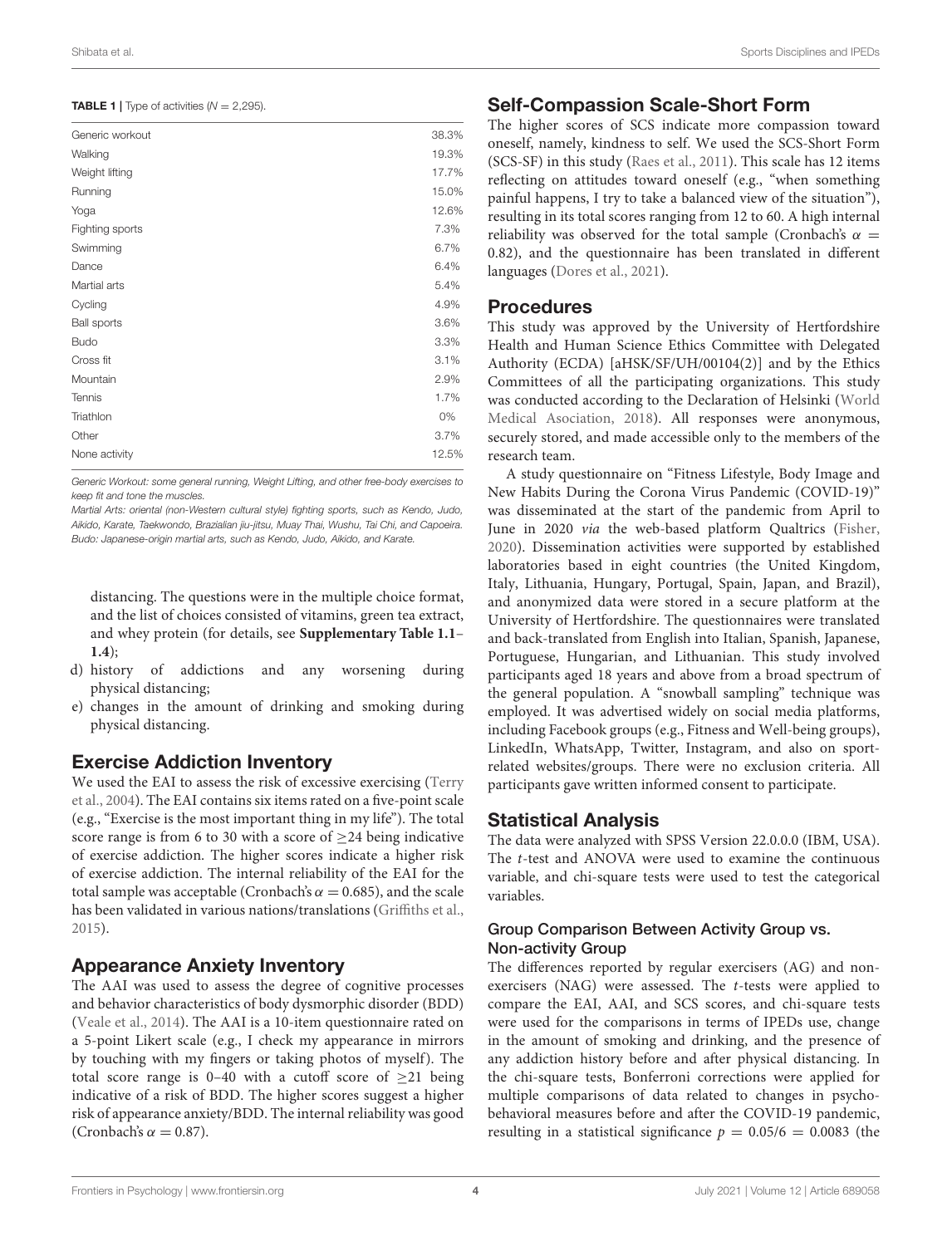six items used were the use of IPEDs, initiation of IPEDs use during physical distancing, increase of smoking during physical distancing, increase of drinking during physical distancing, history of addiction, and worsening the addiction problem during physical distancing) for each sport discipline.

#### Group Comparison Among Different Kinds of Sport **Disciplines**

The ANOVA analysis was carried out to compare the mean EAI, AAI, and SCS scores among sport disciplines in which the number of the players was above 3% of all subjects. The Tamhane's T2 method was used for post-hoc multiple comparisons as the results indicated no equal variances (i.e., heteroscedasticity) among various sport disciplines for the EAI and AAI scores. With equal variances in the SCS scores, the Tukey's post-hoc procedure was performed for multiple comparisons. In addition, chi-square tests were used for the comparisons regarding the presence of IPEDs use, change in the amount of smoking and drinking, and any addiction history before and after physical distancing. The comparisons were performed between one of the disciplines and others. The Bonferroni corrections were applied for multiple comparisons of the data related to the changes in psycho-behavioral measures before and after the COVID-19 pandemic after chi-square tests (i.e., the statistical significance p-values were set at  $0.05/5 =$ 0.01, and the five items were the use of IPEDs, increase of smoking during physical distancing, an increase of drinking during physical distancing, history of addiction, and worsening the addiction problem during physical distancing).

#### Logistic Regression Between Psychological Indices (EAI, AAI, and SCS) and IPEDs Use

The logistic regression analyses were performed to investigate how the EAI, AAI, and SCS predict the IPEDs use in both the AG and the NAG and across the investigated sport disciplines. The response variable was the usage of IPEDs (classified as 0, "not used" or 1, "used"), while the explanatory variables were age, gender (classified as 1, "male participants" or 2, "female participants"), equal to or above cutoff points of the EAI and AAI (classified as 0, "under the cutoff points" or 1, "equal or above cutoff points"), and total scores of the SCS.

## RESULTS

#### Psychological Measures

The average scores for the whole samples were as follows:  $M =$ 16.52 and  $SD = 4.16$  (EAI);  $M = 16.84$  and  $SD = 5.55$  (AAI); M  $= 30.9$  and  $SD = 6.02$  (SCS); and 736 (32.1%) individuals used IPEDs. The numbers of those who scored above the cutoff points of EAI or AAI were 96 (4.2%) (EAI  $\geq$ 24) and 480 (20.9%) (AAI  $\geq$  21).

#### Addiction and Increase of Smoking and Drinking

History of addictions was reported among 7.7% ( $n = 176$ ) of the participants with most of the sample ( $n = 2,119; 92.3\%$ ) having no previous addiction history (**[Table 2](#page-4-0)**). The habitual smokers  $[(n = 471; 20.5\%), 37.2\% (n = 175)]$  felt the need to smoke <span id="page-4-0"></span>**TABLE 2** | Rate of addiction, an increase of smoking and drinking  $(N = 2,295)$ .

| <b>History of addiction</b> | N(%           |
|-----------------------------|---------------|
| Yes                         | 176 (7.7%)    |
| <b>No</b>                   | 2,119 (92.3%) |
| Increase during             | 49 (27.8%)    |
| Increase of smoking         | N(%           |
| No increase                 | 296 (62.8%)   |
| Increase                    | 175 (37.2%)   |
| Increase of drinking        | N(%           |
| No increase                 | 1,609 (83.2%) |
| Increase                    | 325 (16.8%)   |

<span id="page-4-1"></span>TABLE 3 | Differences in IPEDs use and behavioral changes between AG and NAG.

|                                                                  | <b>NAG</b>  | ΑG          |                                                 |
|------------------------------------------------------------------|-------------|-------------|-------------------------------------------------|
| Usage of IPEDs                                                   | 42 (14.6%)  | 694 (34.6%) | $x^2 = 46.22$ ; $p < 0.001$                     |
| Start of IPEDs during<br>physical distancing                     | $10(3.9\%)$ | 102 (7.2%)  | $x^2 = 3.78$ ; $p = 0.052$                      |
| Increase of smoking during<br>physical distancing                | 52 (47.7%)  | 123 (34.0%) | $x^2 = 6.76$ ; $p = 0.009$                      |
| Increase of drinking during<br>physical distancing               | 28 (9.7%)   |             | 297 (14.8%) $\mathbf{x}^2 = 5.34$ ; $p = 0.021$ |
| History of addiction                                             | 34 (11.8%)  | 142 (7.1%)  | $x^2 = 7.96; p = 0.005$                         |
| Worsening the addiction<br>problem during physical<br>distancing | 7 (20.6%)   | 42 (29.6%)  | $x^2 = 1.10$ ; $p = 0.294$                      |

AG, activity group; NAG, non-activity group.

According to Bonferroni correction, all  $p < 0.0083$  should be considered significant.

more during physical distancing, while habitual drinkers  $[(n =$ 1934; 84.3%), 16.8% (n = 325)] felt the need to increase the consumption of alcohol during physical distancing.

#### Group Comparison Between Activity Group vs. Non-Activity Group and Among Different Kind of Sport Disciplines

As shown in **[Table 3](#page-4-1)**, rate of IPEDs users was significantly higher in AG than NAG (AG/NAG,  $N = 694$ ; 34.6% /  $N = 42$ ; 14.6%,  $\chi^2$  (2,  $n = 736$ ) = 46.22;  $p < 0.001$ ). Rate of participants who had history of addiction was lower in AG than NAG (AG/NAG,  $N = 142$ ; 7.1% /  $N = 34$ ; 11.8%,  $\chi^2(2, n = 176) =$ 7.96;  $p = 0.005$ ). The group comparisons between the different sport disciplines are shown in **[Supplementary Tables 2](#page-7-13)**–**[4](#page-7-13)** and schematically summarized in **[Figure 1](#page-5-0)**. The differences within the groups of different sport disciplines, including NAG, were also observed for EAI,  $F_{(15, 3032)} = 8.11$  and  $p < 0.001$ . The Tamhane's T2 method-based post-hoc analysis showed the EAI in walking to be considerably lower compared with other sport disciplines ( $p <$ 0.009), while Weight Lifting ( $p < 0.02$ ) and Cross Fit ( $p < 0.03$ ) had higher EAI scores compared with other sport disciplines. The differences within the groups of sport disciplines including NAG were also observed for AAI,  $F_{(16,3319)} = 6.98$  and  $p < 0.001$ . For this group, the Tamhane's T2 test revealed Budo ( $p < 0.02$ ) and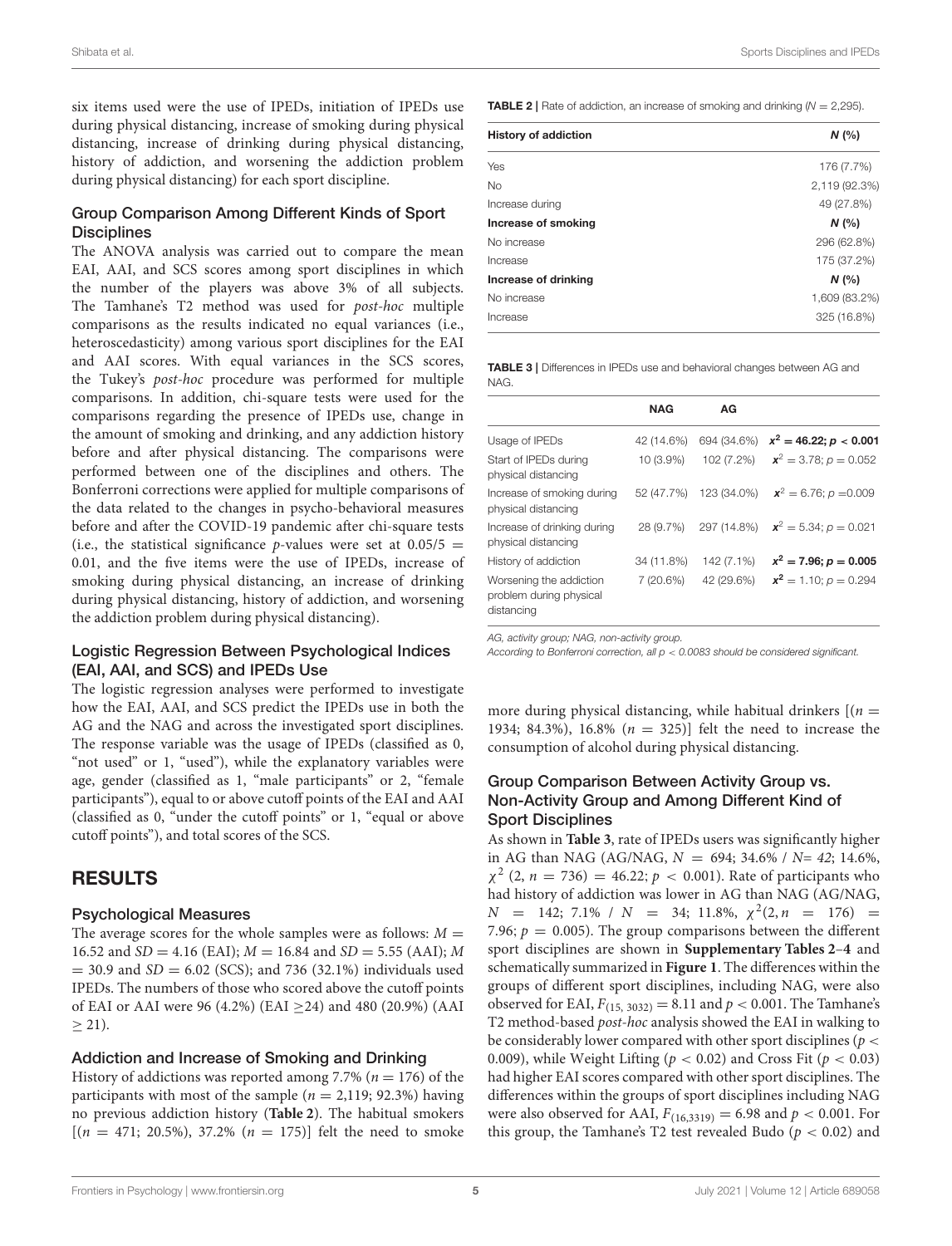

<span id="page-5-0"></span>Cycling ( $p < 0.03$ ) AAI scores to be lower compared with other sport disciplines, while Weight Lifting ( $p < 0.05$ ), Cross Fit ( $p <$ 0.04), and Dance ( $p < 0.04$ ) reached higher AAI scores compared with the other sport disciplines.

There was a tendency for SCS scores to differ across sport disciplines including NAG,  $F_{(16, 3319)} = 1.64$  and  $p = 0.052$ .

Some sports showed significantly higher, or lower, percentages in IPEDs user than other disciplines. More specifically, IPEDs use was significantly higher in Weight Lifting  $[(n = 217, 61.1\%)]$ ,  $\chi^2(2, n = 694) = 134.37$ , and  $p < 0.001$ ] and in Cross Fit [(*n* = 38; 60.3%),  $\chi^2(2, n = 694) = 19.047$ , and  $p < 0.001$ , while it was significantly lower in Walking [ $(n = 95; 24.5\%)$ ,  $\chi^2(2, n)$  $= 694$ )  $= 21.33$ , and  $p < 0.001$ , than in other disciplines. The rate of subjects who had history of addiction and subjects who experienced worsening of it during physical distancing did not differ among all disciplines. The rate of those who had increased their smoking was higher in Fighting Sports  $[(n = 13, 61.9\%)]$ ,  $\chi^2(2, n = 123) = 7.75$ , and  $p = 0.005$ , but lower in Weight Lifting  $[(n = 9; 17.3\%), \chi^2(2, n = 123) = 7.52, \text{ and } p = 0.006]$ , and those who had increased their drinking was lower in Generic Workout [( $n = 92, 12.0\%$ ),  $\chi^2(2, n = 297) = 7.95$ , and  $p = 0.005$ ].

#### Logistic Regressions Between EAI, AAI, and SCS, and IPEDs Use

The logistic regression analyses revealed that being equal to or above cutoff points of the EAI predicted the IPEDs use in the AG (OR = 2.226, CI 95% [1.438-3.444], and  $p = 0.000$ ) (**[Supplementary Table 5](#page-7-13)**). Being equal to or above cutoff points of the AAI also predicted the IPEDs use in the AG (OR  $=$ 2.009, CI 95% [1.571-2.571], and  $p = 0.000$ ). Female gender also predicted the IPEDs use in the AG (OR= 0.614, CI 95%  $[0.502-0.750]$ , and  $p < 0.001$ ).

Regarding the analyses of each kind of discipline, being equal to or above cutoff points of the EAI predicted the IPEDs use in Generic Workout (OR = 2.047, CI 95% [1.013–4.135], and  $p = 0.046$ , Yoga (OR = 9.805, CI 95% [1.969-48.824], and p  $= 0.005$ ), and Fighting Sports (OR  $= 12.984$ , CI 95% [1.461– 115.410], and  $p = 0.021$ ). Being equal to or above cutoff points of the AAI also predicted the IPEDs use in Generic Workout (OR  $= 1.604$ , CI 95% [1.066–2.413], and  $p = 0.023$ ), Walking (OR  $=$ 2.214, CI 95% [1.166–4.201], and  $p = 0.015$ ), Weight Lifting (OR  $= 2.104$ , CI 95% [1.210–3.658], and  $p = 0.008$ ), Running (OR  $=$ 2.061, CI 95% [1.070–3.974], and  $p = 0.031$ ), Fighting Sports (OR  $= 3.219$ , CI 95% [1.144–9.058], and  $p = 0.027$ ), and Dance (OR  $= 2.872$ , CI 95% [1.096–7.521], and  $p = 0.032$ ). The SCS scores did not predict the IPEDs use in any discipline. Female gender also predicted the IPEDs use in Generic Workout ( $OR = 0.391$ , CI 95% [0.275–0.555], and  $p = 0.000$ ) and Weight Lifting (OR = 0.631, CI 95% [0.401–0.993], and  $p = 0.047$ ).

# **DISCUSSION**

Although excessive exercising has been previously correlated with excessive IPEDs use during the COVID-19 physical distancing [\(Dores et al., 2021\)](#page-8-24), this is the first study assessing the differences across various sport disciplines in terms of EAI, AAI, and SCS and their level of engagement in physical activity (AG vs. NAG).

Overall, we found that the AG group reported a higher IPEDs use, but was less affected by the history of addictions compared with the NAG. In addition, the group comparison between AG and NAG revealed that neither the mean scores of AAI nor SCS differ in AG from those in NAG. These results could support the findings of a previous study that AAI and SCS were nonsignificant predictors of the habit of physical exercise (Dores et al., [2021\)](#page-8-24), while less history of addictions in the AG indicates that habitual exercise may have health benefits in preventing addictions in general.

The results of the EAI and the AAI varied significantly among various sport disciplines (**[Supplementary Tables 2](#page-7-13)**, **[3](#page-7-13)**). As shown in **[Figure 1](#page-5-0)**, we categorized the sports into three groups according to the levels of EAI: (1) high EAI group, (2) low EAI group,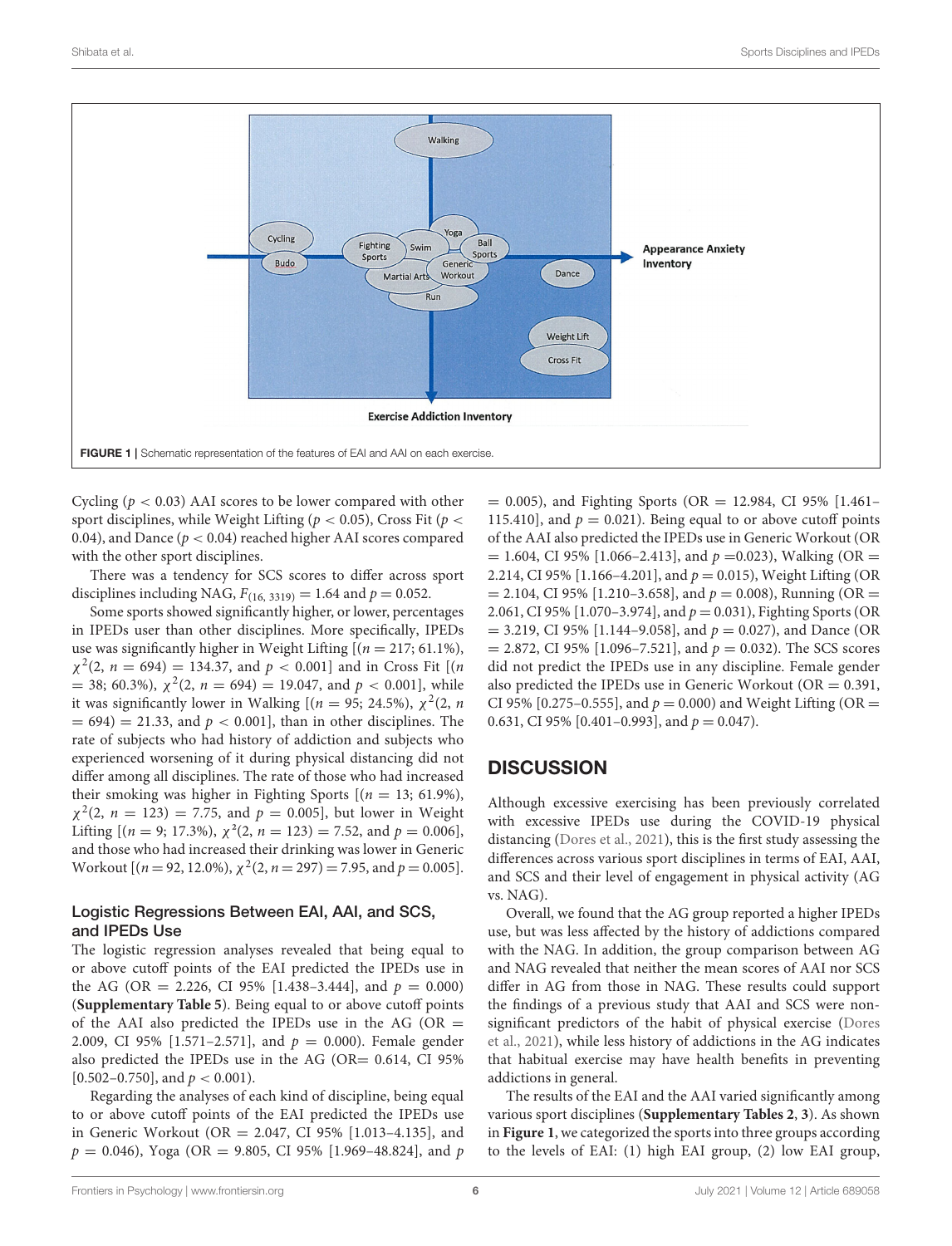and (3) others. Weight Lifting and Cross-Fit corresponded to the high EAI group. Only Walking corresponded to the low EAI group. These results confirm the previous evidence (Di Lodovico et al., [2019\)](#page-7-11), according to which endurance athletes, ball game players, fitness center attendees, and those engaged in power disciplines have a high risk of excessive exercising. It is worth noting that in those reporting a high score in the EAI, Weight Lifting and Cross Fit also showed a higher IPEDs use. Conversely, a sport discipline in the low EAI group, that is, Walking, was significantly associated with a lower rate in IPEDs use. Those who perform Weight Lifting often pursue strength and muscle hypertrophy. However, when the training becomes obsessive and compulsive, it could lead to Muscle Dysmorphia (Maida and Armstrong, [2005;](#page-8-34) [Mosley, 2009\)](#page-8-35). Since Cross Fit is recognized as a kind of high-intensity functional training with a high risk of excessive exercise [\(Lichtenstein and Jensen, 2016;](#page-8-36) Claudino et al., [2018\)](#page-7-14), this sport could have some traits in common with Weight Lifting. Consequently, it could be suggested that "the higher the EAI, the higher the IPEDs use" indicates that excessive exercising is associated with the risk of cross-addiction with another substance intake. Actually, it was proposed that 15% of those at-risk for excessive exercising may have co-occurring substance addictions, such as nicotine and alcohol addictions [\(Sussman et al., 2011\)](#page-8-37), although this was not confirmed by other investigations [\(Szabo et al., 2018\)](#page-8-38). Still, the fact that 12.2% of our sample purchased IPEDs over the Internet might be indicative of a cross-addiction in some individuals, especially when exposed to excessive Internet use during the COVID-19 pandemic (Sun et al., [2020\)](#page-8-23). In other words, the co-occurrence of IPEDs and excessive Internet use during the COVID-19 pandemic has forced individuals to change their lifestyle drastically, leading in some cases to the development of new risky behaviors, which might then be difficult to break.

Some interesting results also emerged in terms of selfcompassion, which has been previously associated with high coping skills and motivation of athletes toward their training in sports [\(Barczak and Eklund, 2020\)](#page-7-12). The high level of selfcompassion has also inversely been related to the risk of a substance use disorder, such as alcohol and cannabis (Phelps et al., [2018;](#page-8-39) [Wisner and Khoury, 2020\)](#page-9-1). In this study, the case of Cycling was of particular relevance, in which this sport discipline reported higher SCS and lower AAI scores. Although more studies across different levels of training are required, the current findings might suggest that high self-compassion might have contributed to lower AAI and adequate engagement in Cycling. As a suggestion, more targeted "mind–body" training programs, involving the cultivation of self-compassion, could play an important role in improving coping skills or reducing the risk of substance use disorder and act as a meaningful addiction.

Regarding the finding in logistic regressions, a higher rate in IPEDs use in AG, together with a significant prediction of IPEDs use by being equal to or above cutoff level of EAI and AAI in AG, indicates potential risks of exercise for IPEDs use. Furthermore, we found that the score of EAI and AAI above the cutoff level predicted the IPEDs use in AG. This finding is in line with the previous report before the occurrence of the COVID-19 pandemic [\(Corazza et al., 2019\)](#page-7-7). Pathological levels of excessive exercising and appearance anxiety could be risk factors for excessive IPEDs use, indicating that it would be meaningful for individuals with high EAI and/or AAI to be aware of the risks of the "excessive enhancement" by IPEDs use. They would have to pay attention to the strategies of approaching each activity, such as checking the risk of burnout and compulsiveness with the exercises from subjective, together with objective points of view [\(Kreher and Schwartz, 2012;](#page-8-9) [Weinstein and Weinstein, 2014\)](#page-9-2). Also, the logistic regression analysis revealed that being equal to or above cutoff points of EAI or AAI predicted the IPEDs use in 7 out of 13 kinds of disciplines. A possible interpretation is that those who have an apparent tendency for either excessive exercise or appearance anxiety could have a high risk of excessive IPEDs use, regardless of what discipline of exercise people are engaged in.

There are several limitations to this study. First, the number of subjects scoring equal or above the cutoff points of EAI and AAI was small. Therefore, further research would be needed to further clarify the relationship between excessive exercising and IPEDs use in larger samples. Second, the internal reliability of the EAI is low, but we adopted that measure because this study was exploratory. Third, the changes of the EAI and AAI before, during, and after the pandemic were not examined in this study. Therefore, causal relationships among these measures were still unclear. A longitudinal study would be expected to be performed during the time course, i.e., before, during, and after this pandemic. Fourth, the interpretations of the results should be cautious because of the discrepancy in gender valance. Finally, the types of sport disciplines should be expanded, for example, dividing ball sports into specific disciplines, such as baseball, football, and table tennis, in order to clarify the characteristics of each discipline more precisely, such as the tendency of falling into excessive exercise or IPEDs use.

While for mental health benefits of exercise in general, this study showed how excessive exercising could potentially be associated with excessive IPEDs use, which may contribute to further negative outcomes during the COVID-19 pandemic. It is worthwhile paying attention to the risks associated with IPEDs consumption, particularly in individuals with traits of excessive exercising, or appearance anxiety, especially in disciplines that demand high-intensity functional training, who emerged to be most at risk. At the same time, those who are more vulnerable to develop excessive exercising patterns, or manifest appearance anxiety, could be more prompt to use IPEDs regardless of the discipline of practice. As the global COVID-19 pandemic persists, longitudinal studies would be needed to examine the causal relationship between exercise habits and IPEDs use for a longer period of time.

Overall, our study sheds new light on the relatively new concept of "excessive exercising" and its association with IPEDs use and related psychological measures among different sport disciplines at the start of the COVID-19 pandemic, which has influenced our daily habits dramatically. Findings emerging from our work suggest the need for more balanced mental health promotion strategies in terms of both positive and negative aspects of habitual exercise and their associations with other mental health conditions, particularly in regard to the overlooked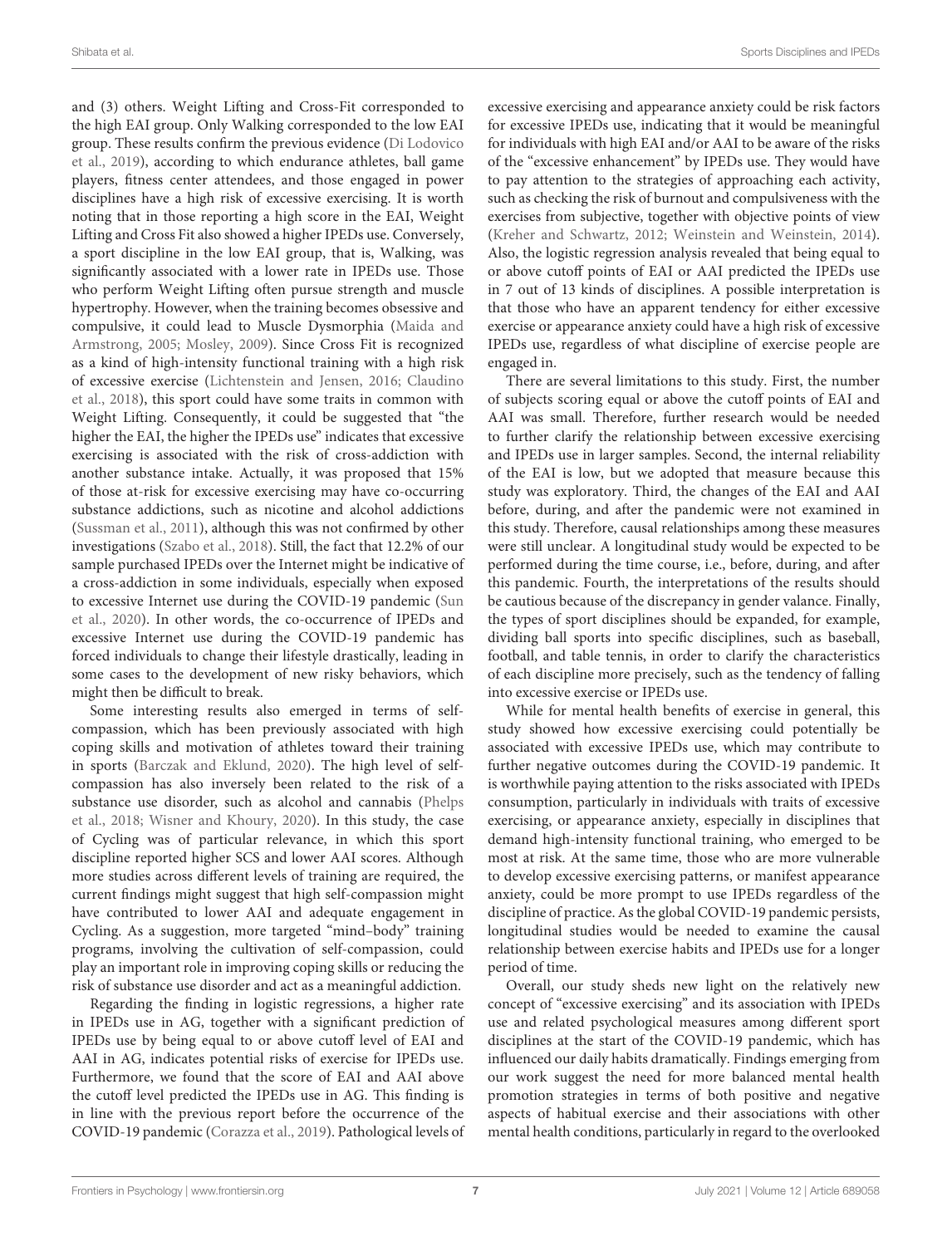cross-addiction between excessive exercising and overuse of substances, including IPEDs. It also has a strong relevance in terms of doping prevention as we were able to identify the diffuse intake of IPEDs among amateur athletes of defined sport disciplines, thus contributing to "clean and fair play" according to the definition of anti-doping provided by WADA. Finally, it contributes to a more informed discussion on what constitutes "good exercise habits" in terms of health benefits among various exercise forms during exceptional circumstances such as the current COVID-19 pandemic. Because of the implementation of physical distancing measures, the lifestyles and the coping strategies adopted by people with addiction have drastically changed. While face-to-face services have played an important role in supporting these individuals before the pandemic, they might now consider alternative forms of intervention, such as telephone and virtual reality-based programs which have been developed during the pandemic [\(Liese and Monley,](#page-8-40) [2021\)](#page-8-40). Excessive exercising (and the related excessive IPEDs consumption) may be prevented by these newly established strategies for health services.

# DATA AVAILABILITY STATEMENT

The raw data supporting the conclusions of this article will be made available by the authors, without undue reservation.

## ETHICS STATEMENT

The studies involving human participants were reviewed and approved by University of Hertfordshire Health and Human Science Ethics Committee with Delegated Authority. Written informed consent to participate in this study was provided by the participants' legal guardian/next of kin.

# **REFERENCES**

- <span id="page-7-9"></span>Ágoston, C., Urbán, R., Richman, M., and Demetrovics, Z. (2018). Caffeine use disorder: an item-response theory analysis of proposed DSM-5 criteria. Addict. Behav. 81, 109–116. doi: [10.1016/j.addbeh.2018.02.012](https://doi.org/10.1016/j.addbeh.2018.02.012)
- <span id="page-7-4"></span>American Psychatric Association (2013). "Caffeine use disorder". in Diagnostic and Statistical Manual of Mental Disorders 5th ed, eds D. V. Jeste, J. A. Lieberman, D. Fassler, and R. Peele (Washington, DC: Am Psychiatric Association Pub). doi: [10.1176/appi.books.9780890425596](https://doi.org/10.1176/appi.books.9780890425596)
- <span id="page-7-5"></span>Banz, B. C., Yip, S. W., Yau, Y. H. C., and Potenza, M. N. (2016). Behavioral addictions in addiction medicine. Prog. Brain Res. 223, 311–328. doi: [10.1016/bs.pbr.2015.08.003](https://doi.org/10.1016/bs.pbr.2015.08.003)
- <span id="page-7-12"></span>Barczak, N., and Eklund, R. (2020). C. The moderating effect of self-compassion on relationships between performance and subsequent coping and motivation. Int. J. Sport Exerc. Psychol. 18, 256–268. doi: [10.1080/1612197X.2018.1511620](https://doi.org/10.1080/1612197X.2018.1511620)
- <span id="page-7-0"></span>Basu, S., Karmakar, A., Bidhan, V., Kumar, H., Brar, K., Pandit, M., et al. (2020). Impact of lockdown due to COVID-19 outbreak: lifestyle changes and public health concerns in India. Int. J. Indian Psychol. 8, 1385–1411. doi: [10.25215/0802.159](https://doi.org/10.25215/0802.159)
- <span id="page-7-3"></span>Berczik, K., Szabó, A., Griffiths, M. D., Kurimay, T., Kun, B., Urbán, R., et al. (2012). Exercise addiction: symptoms, diagnosis, epidemiology, and etiology. Subst. Use Misuse 47, 403–417. doi: [10.3109/10826084.2011.639120](https://doi.org/10.3109/10826084.2011.639120)
- <span id="page-7-10"></span>Bhatti, A., Akram, H., Basit, H. M., Khan, A. U., Naqvi, S. M., and Bilal, M. (2020). E-commerce trends during COVID-19 Pandemic. Int. J. Futur. Gener. Commun. Netw 13, 1449–1452.

# AUTHOR CONTRIBUTIONS

HF and OC: conceptualization and resources. HF, OC, and ZD: funding acquisition. HF, OC, and MS: methodology. JB: formal analysis. MS, JB, AD, KK, PS, ID, DC, VG, IC, FB, CM, TM, MG-M, ZD, KÁ, AS, AV, EA-A, RS-L, IG-B, AP, GB, and HF: investigation and data collection. HF, MS, JB, and OC: data curation. MS: writing—original draft preparation. KK, SY, AD, FB, ZD, AS, ID, HF, and OC: writing—review and editing. MS and KK: visualization. MS, HF, and OC: supervision. OC: project administration. All authors have read and agreed to the published version of the manuscript.

## FUNDING

This research was supported by the European Network for the Problematic Use of the Internet, the COST European Cooperation in Science and Technology, a Grant-in-Aid for Scientific Research on Innovative Areas (Ministry of Education, Culture Sports, Science and Technology, Japan, 16H06400, 16H06402, 16H06395, and 16H06397), a Grant-in-Aid for Scientific Research (A) (Japan Society for The Promotion of Science, 19H00518), a Grant-in-Aid by the Smoking Research Foundation, and Grant-in-Aid for Young Scientists (20K13821), the Hungarian National Research, Development and Innovation Office (KKP126835; ELTE Thematic Excellence Programme 2020, KP2020-IKA-05).

# SUPPLEMENTARY MATERIAL

<span id="page-7-13"></span>The Supplementary Material for this article can be found [online at: https://www.frontiersin.org/articles/10.3389/fpsyg.](https://www.frontiersin.org/articles/10.3389/fpsyg.2021.689058/full#supplementary-material) 2021.689058/full#supplementary-material

- <span id="page-7-8"></span>Booth, N., Saxton, J., and Rodda, S. N. (2020). Estimates of caffeine use disorder, caffeine withdrawal, harm and help-seeking in New Zealand: a cross-sectional survey. Addict. Behav 109:106470. doi: [10.1016/j.addbeh.2020.106470](https://doi.org/10.1016/j.addbeh.2020.106470)
- <span id="page-7-1"></span>Callow, D. D., Arnold-Nedimala, N. A., Jordan, L. S., Pena, G. S., Won, J., Woodard, J. L., et al. (2020). The mental health benefits of physical activity in older adults survive the COVID-19 pandemic. Am. J. Geriatr. Psychiatry 10, 1046–1057. doi: [10.1016/j.jagp.2020.06.024](https://doi.org/10.1016/j.jagp.2020.06.024)
- <span id="page-7-6"></span>Caplan, A., and Elliott, C. (2004). Is it ethical to use enhancement technologies to make us better than well? PLoS Med, 1, 172–175. doi: [10.1371/journal.pmed.0010052](https://doi.org/10.1371/journal.pmed.0010052)
- <span id="page-7-14"></span>Claudino, J. G., Gabbett, T. J., Bourgeois, F., Souza, H. S., Miranda, R. C., Mezêncio, B., et al. (2018). CrossFit overview: systematic review and meta-analysis. Sports Med. Open 4:11. doi: [10.1186/s40798-018-0124-5](https://doi.org/10.1186/s40798-018-0124-5)
- <span id="page-7-7"></span>Corazza, O., Simonato, P., Demetrovics, Z., Mooney, R., van de Ven, K., Roman-Urrestarazu, A., et al. (2019). The emergence of exercise addiction, body dysmorphic disorder, and other image-related psychopathological correlates in fitness settings: a cross sectional study. PLoS ONE 14:213060. doi: [10.1371/journal.pone.0213060](https://doi.org/10.1371/journal.pone.0213060)
- <span id="page-7-2"></span>de Sousa, A. F. M., Medeiros, A. R., Del Rosso, S., Stults-Kolehmainen, M., and Boullosa, D. A. (2019). The influence of exercise and physical fitness status on attention: a systematic review. Int. Rev. Sport Exerc. Psychol. 12, 202–234. doi: [10.1080/1750984X.2018.1455889](https://doi.org/10.1080/1750984X.2018.1455889)
- <span id="page-7-11"></span>Di Lodovico, L., Poulnais, S., and Gorwood, P. (2019). Which sports are more at risk of physical exercise addiction: A systematic review. Addict. Behav. 93, 257–262. doi: [10.1016/j.addbeh.2018.12.030](https://doi.org/10.1016/j.addbeh.2018.12.030)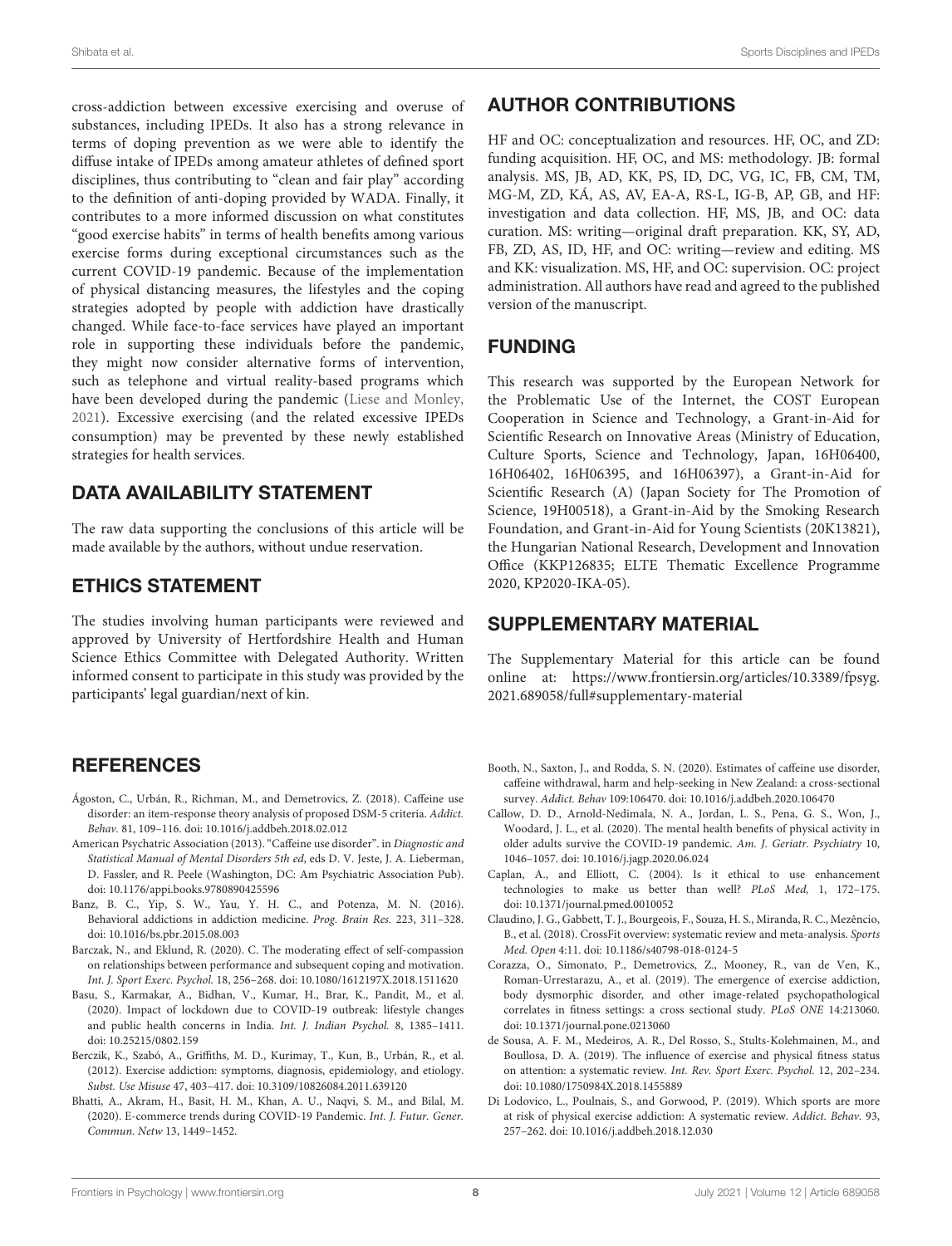- <span id="page-8-0"></span>Di Renzo, L., Gualtieri, P., Pivari, F., Soldati, L., Attin,à, A., Cinelli, G., et al. (2020). Eating habits and lifestyle changes during COVID-19 lockdown: an Italian survey. J. Transl. Med. 18, 1–15. doi: [10.1186/s12967-020-02399-5](https://doi.org/10.1186/s12967-020-02399-5)
- <span id="page-8-24"></span>Dores, A. R., Carvalho, I. P., Burkauskas, J., and Simonato, P. (2021). Exercise and use of enhancement drugs at the time of the COVID-19 pandemic: a multicultural study on coping strategies during self-isolation and related risks. Front. Psychiatry 12:648501. doi: [10.3389/fpsyt.2021.648501](https://doi.org/10.3389/fpsyt.2021.648501)
- <span id="page-8-21"></span>Dubey, M. J., Ghosh, R., Chatterjee, S., Biswas, P., Chatterjee, S., and Dubey, S. (2020). COVID-19 and addiction. Diabetes Metab. Syndr. Clin. Res. Rev. 14, 817–823. doi: [10.1016/j.dsx.2020.06.008](https://doi.org/10.1016/j.dsx.2020.06.008)
- <span id="page-8-10"></span>Fineberg, N. A., Demetrovics, Z., Stein, D. J., Ioannidis, K., Potenza, M. N., Grünblatt, E., et al. (2018). Manifesto for a European research network into problematic usage of the internet. Eur. Neuropsychopharmacol. 28, 1232-1246. doi: [10.1016/j.euroneuro.2018.08.004](https://doi.org/10.1016/j.euroneuro.2018.08.004)
- <span id="page-8-33"></span>Fisher, S. (2020). Create a Survey Online: How to Use Our Free Survey Maker Tool. Provo, UT: Qualtrics. Available online at: [https://www.qualtrics.com/](https://www.qualtrics.com/blog/create-online-survey/) [blog/create-online-survey/](https://www.qualtrics.com/blog/create-online-survey/) (accessed June 23, 2021).
- <span id="page-8-28"></span>Fujiwara, H., Ueno, T., Yoshimura, S., Kobayashi, K., Miyagi, T., Oishi, N., et al. (2019). Martial arts "Kendo" and the motivation network during attention processing: An fMRI study. Front. Hum. Neurosci. 13:170. doi: [10.3389/fnhum.2019.00170](https://doi.org/10.3389/fnhum.2019.00170)
- <span id="page-8-30"></span>Griffiths, M. D., Urbán, R., Demetrovics, Z., Lichtenstein, M. B., de la Vega, R., Kun, B., et al. (2015). A cross-cultural re-evaluation of the Exercise Addiction Inventory (EAI) in five countries. Sports Med. Open 1:5. doi: [10.1186/s40798-014-0005-5](https://doi.org/10.1186/s40798-014-0005-5)
- <span id="page-8-5"></span>Hassmén, P., Koivula, N., and Uutela, A. (2000). Physical exercise and psychological well-being: A population study in Finland. Prev. Med. 30, 17–25. doi: [10.1006/pmed.1999.0597](https://doi.org/10.1006/pmed.1999.0597)
- <span id="page-8-19"></span>Helle, C., Sommer, A. K., Syversen, P. V., and Lauritzen, F. (2019). Doping substances in dietary supplements. Tidsskr Nor Laegeforen 139:4. doi: [10.4045/tidsskr.18.0502](https://doi.org/10.4045/tidsskr.18.0502)
- <span id="page-8-4"></span>Herbert, C., Meixner, F., Wiebking, C., and Gilg, V. (2020). Regular physical activity, short-term exercise, mental health, and well-being among university students: the results of an online and a laboratory study. Front. Psychol. 11:509. doi: [10.3389/fpsyg.2020.00509](https://doi.org/10.3389/fpsyg.2020.00509)
- <span id="page-8-1"></span>Huang, T. T., Liu, C. B., Tsai, Y. H., Chin, Y. F., and Wong, C. (2015). H. Physical fitness exercise versus cognitive behavior therapy on reducing the depressive symptoms among community-dwelling elderly adults: A randomized controlled trial. Int. J. Nurs. Stud. 52, 1542–1552. doi: [10.1016/j.ijnurstu.2015.05.013](https://doi.org/10.1016/j.ijnurstu.2015.05.013)
- <span id="page-8-14"></span>Juengst Eric, T. (2004). Enhancement Uses of Medical Technology. Encyclopedia of Bioethics 3ed Ed. New York, NY: Macmillan Reference.
- <span id="page-8-22"></span>King, D. L., Delfabbro, P. H., Billieux, J., and Potenza, M. N. (2020). Problematic online gaming and the COVID-19 pandemic. J. Behav. Addict. 9, 184–186. doi: [10.1556/2006.2020.00016](https://doi.org/10.1556/2006.2020.00016)
- <span id="page-8-20"></span>Kishimoto, K., Yoshida, T., and Fukushima, N. (2009). The factors related to purchasing over-the-counter medications online. Yakugaku Zasshi 129, 1127–1136. doi: [10.1248/yakushi.129.1127](https://doi.org/10.1248/yakushi.129.1127)
- <span id="page-8-9"></span>Kreher, J. B., and Schwartz, J. B. (2012). Overtraining syndrome: a practical guide. Sports Health 4, 128–138. doi: [10.1177/1941738111434406](https://doi.org/10.1177/1941738111434406)
- <span id="page-8-11"></span>Lichtenstein, M. B., Griffiths, M. D., Hemmingsen, S. D., and Støving, R. (2018). K. Exercise addiction in adolescents and emerging adults - Validation of a youth version of the Exercise Addiction Inventory. J. Behav. Addict. 7, 117–125. doi: [10.1556/2006.7.2018.01](https://doi.org/10.1556/2006.7.2018.01)
- <span id="page-8-36"></span>Lichtenstein, M. B., and Jensen, T. T. (2016). Exercise addiction in CrossFit: Prevalence and psychometric properties of the Exercise Addiction Inventory. Addict. Behav. Rep. 3, 33–37. doi: [10.1016/j.abrep.2016.02.002](https://doi.org/10.1016/j.abrep.2016.02.002)
- <span id="page-8-40"></span>Liese, B. S., and Monley, C. (2021). M. Providing addiction services during a pandemic: Lessons learned from COVID-19. J. Subst. Abuse Treat. 120:108156. doi: [10.1016/j.jsat.2020.108156](https://doi.org/10.1016/j.jsat.2020.108156)
- <span id="page-8-34"></span>Maida, D., and Armstrong, S. (2005). The classification of muscle dysmorphia. Int. J. Mens. Health 4, 73–91. doi: [10.3149/jmh.0401.73](https://doi.org/10.3149/jmh.0401.73)
- <span id="page-8-18"></span>Mazzoni, I., Barroso, O., and Rabin, O. (2017). Anti-doping challenges with novel psychoactive substances in sport. Novel Psychoact Subst. 2017, 43–56. doi: [10.1007/978-3-319-60600-2\\_4](https://doi.org/10.1007/978-3-319-60600-2_4)
- <span id="page-8-15"></span>Mooney, R., Simonato, P., Ruparelia, R., Roman-Urrestarazu, A., Martinotti, G., and Corazza, O. (2017). The use of supplements and performance and image enhancing drugs in fitness settings: A exploratory cross-sectional

investigation in the United Kingdom. Hum. Psychopharmacol. 32, 1–6. doi: [10.1002/hup.2619](https://doi.org/10.1002/hup.2619)

- <span id="page-8-35"></span>Mosley, P. E. (2009). Bigorexia: Bodybuilding and muscle dysmorphia. Eur. Eat. Disord. Rev 17, 191–198. doi: [10.1002/erv.897](https://doi.org/10.1002/erv.897)
- <span id="page-8-27"></span>Nakao, M., and Ohara, C. (2014). The perspective of psychosomatic medicine on the effect of religion on the mind-body relationship in Japan. J Relig Health 53, 46–55. doi: [10.1007/s10943-012-9586-9](https://doi.org/10.1007/s10943-012-9586-9)
- <span id="page-8-26"></span>Neff, KD. (2003). The development and validation of a scale to measure selfcompassion. Self Identity. 2, 223–250. doi: [10.1080/15298860309027](https://doi.org/10.1080/15298860309027)
- <span id="page-8-7"></span>Parfitt, G., Rose, E. A., and Markland, D. (2000). The effect of prescribed and preferred intensity exercise on psychological affect and the influence of baseline measures of affect. J. Health Psychol. 5, 231–240. doi: [10.1177/135910530000500213](https://doi.org/10.1177/135910530000500213)
- <span id="page-8-13"></span>Peeling, P., Binnie, M. J., Goods, P. S. R., Sim, M., and Burke, L. M. (2018). Evidence-based supplements for the enhancement of athletic performance. Int. J. Sport Nutr. Exerc. Metab. 28, 178–187. doi: [10.1123/ijsnem.2017-0343](https://doi.org/10.1123/ijsnem.2017-0343)
- <span id="page-8-12"></span>Petry, N. M., Zajac, K., and Ginley, M. K. (2018). Behavioral addictions as mental disorders: to be or not to be? Annu. Rev. Clin. Psychol. 14, 399–423. doi: [10.1146/annurev-clinpsy-032816-045120](https://doi.org/10.1146/annurev-clinpsy-032816-045120)
- <span id="page-8-39"></span>Phelps, CL., Paniagua, SM., Willcockson, IU., and Potter, JS. (2018). The relationship between self-compassion and the risk for substance use disorder. Drug Alcohol Depend. 183, 78–81. doi: [10.1016/j.drugalcdep.2017.10.026](https://doi.org/10.1016/j.drugalcdep.2017.10.026)
- <span id="page-8-32"></span>Raes, F., Pommier, E., Neff, K. D., and Van Gucht, D. (2011). Construction and factorial validation of a short form of the self-compassion scale. Clin. Psychol. Psychother 18, 250–255. doi: [10.1002/cpp.702](https://doi.org/10.1002/cpp.702)
- <span id="page-8-16"></span>Ronis, M. J. J., Pedersen, K. B., and Watt, J. (2018). Adverse effects of nutraceuticals and dietary supplements. Annu. Rev. Pharmacol. Toxicol. 58, 583–601. doi: [10.1146/annurev-pharmtox-010617-052844](https://doi.org/10.1146/annurev-pharmtox-010617-052844)
- <span id="page-8-6"></span>Schuch, F. B., Vancampfort, D., Richards, J., Rosenbaum, S., Ward, P. B., and Stubbs, B. (2016). Exercise as a treatment for depression: A meta-analysis adjusting for publication bias. J. Psychiatr. Res. 77, 42–51. doi: [10.1016/j.jpsychires.2016.02.023](https://doi.org/10.1016/j.jpsychires.2016.02.023)
- <span id="page-8-2"></span>Schuch, F. B., Vasconcelos-Moreno, M. P., Borowsky, C., Zimmermann, A. B., Rocha, N. S., and Fleck, M. (2015). P. Exercise and severe major depression: effect on symptom severity and quality of life at discharge in an inpatient cohort. J. Psychiatr. Res. [61, 25–32. doi: 10.1016/j.jpsychires.201](https://doi.org/10.1016/j.jpsychires.2014.11.005) 4.11.005
- <span id="page-8-3"></span>Stonerock, G. L., Hoffman, B. M., Smith, P. J., and Blumenthal, J. (2015). A. exercise as treatment for anxiety: systematic review and analysis. Ann. Behav. Med. 49, 542–556. doi: [10.1007/s12160-014-9685-9](https://doi.org/10.1007/s12160-014-9685-9)
- <span id="page-8-23"></span>Sun, Y., Li, Y., Bao, Y., Meng, S., Sun, Y., Schumann, G., et al. (2020). Brief report: increased addictive internet and substance use behavior during the [COVID-19 pandemic in China.](https://doi.org/10.1111/ajad.13066) Am. J. Addict. 29, 268–270. doi: 10.1111/ajad. 13066
- <span id="page-8-37"></span>Sussman, S., Lisha, N., and Griffiths, M. (2011). Prevalence of the addictions: A problem of the majority or the minority? Eval. Heal. Prof. 34, 3–56. doi: [10.1177/0163278710380124](https://doi.org/10.1177/0163278710380124)
- <span id="page-8-8"></span>Suwabe, K., Byun, K., Hyodo, K., Reagh, Z. M., Roberts, J. M., Matsushita, A., et al. (2018). Rapid stimulation of human dentate gyrus function with acute mild exercise. Proc. Natl. Acad. Sci. U.S.A. 115, 10487–10492. doi: [10.1073/pnas.1805668115](https://doi.org/10.1073/pnas.1805668115)
- <span id="page-8-17"></span>Sweeney, M. M., Weaver, D. C., Vincent, K. B., Arria, A. M., and Griffiths, R. R. (2020). Prevalence and correlates of caffeine use disorder symptoms among a United States sample. J. Caffeine Adenosine Res. 10, 4–11. doi: [10.1089/caff.2019.0020](https://doi.org/10.1089/caff.2019.0020)
- <span id="page-8-38"></span>Szabo, A., Griffiths, M. D., Aarhus Høglid, R., and Demetrovics, Z. (2018). Drug, nicotine, and alcohol use among exercisers: does substance addiction co-occur with exercise addiction? Addict. Behav. Rep. 7, 26–31. doi: [10.1016/j.abrep.2017.12.001](https://doi.org/10.1016/j.abrep.2017.12.001)
- <span id="page-8-29"></span>Terry, A., Szabo, A., and Griffiths, M. (2004). The exercise addiction inventory: a new brief screening tool. Addict. Res. Theory 12, 489–499. doi: [10.1080/16066350310001637363](https://doi.org/10.1080/16066350310001637363)
- <span id="page-8-25"></span>Trott, M., Yang, L., Jackson, SE., Firth, J., Gillvray, C., Stubbs, B., et al. (2020). Prevalence and correlates of exercise addiction in the presence vs. absence of indicated eating disorders. Front. Sports Act. Living 2:84. doi: [10.3389/fspor.2020.00084](https://doi.org/10.3389/fspor.2020.00084)
- <span id="page-8-31"></span>Veale, D., Eshkevari, E., Kanakam, N., Ellison, N., Costa, A., and Werner, T. (2014). The appearance anxiety inventory: Validation of a process measure in the